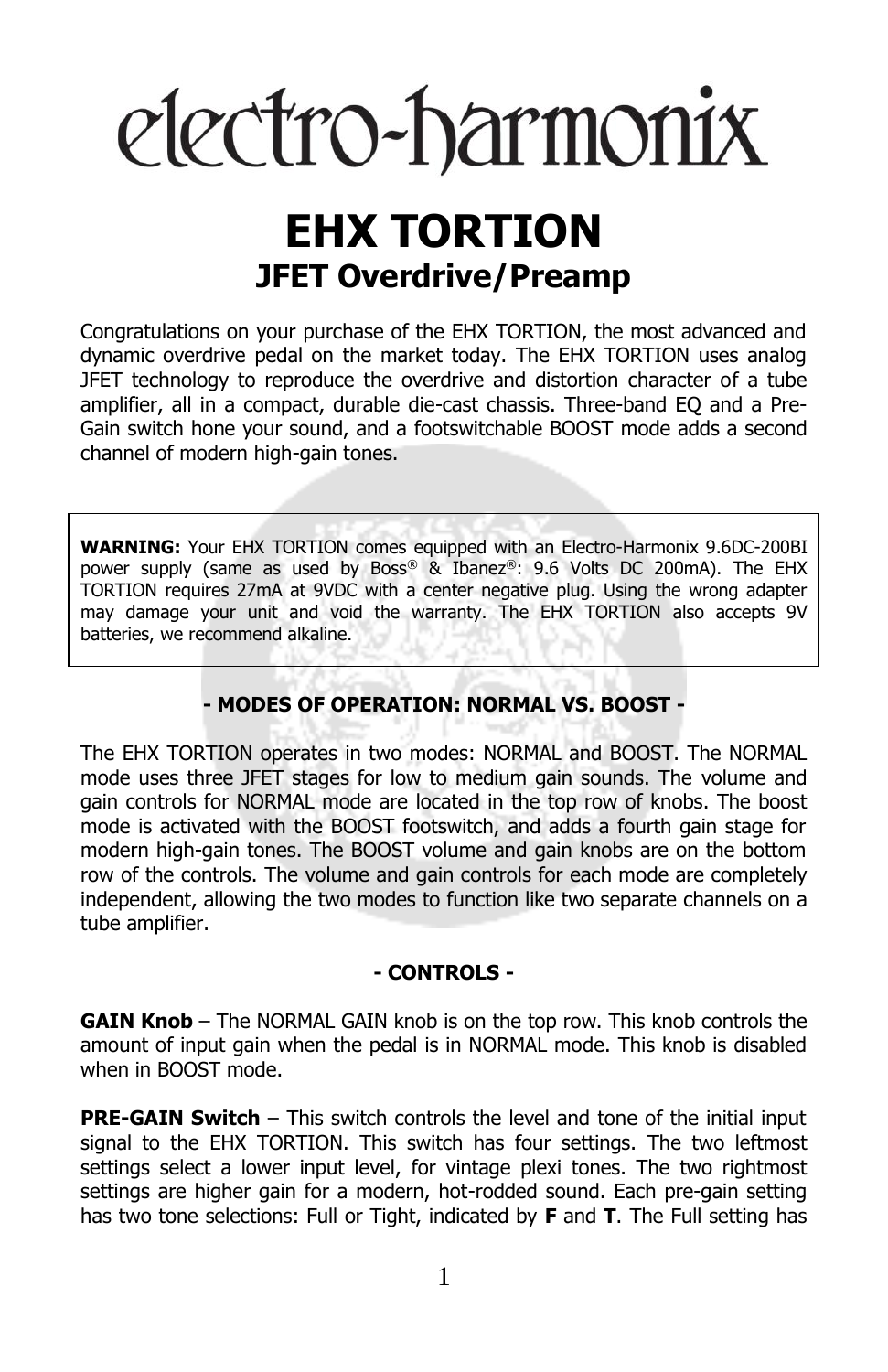more bass for a bigger sound. The Tight setting focuses the bass frequencies for a more modern tone.

**BASS Knob** – Controls the level of the bass frequency range.

**MID Knob** – Controls the level of the middle frequency range.

**TREBLE Knob** – Controls the level of the treble frequency range.

**VOL Knob** – The NORMAL VOL knob is on the top row. This knob controls the output level of the EHX TORTION when in NORMAL mode. This knob is disabled when in BOOST mode.

**BOOST GAIN Knob** – The BOOST GAIN knob is on the bottom row. This knob controls the amount of input gain when the pedal is in BOOST mode. This knob is completely independent from the NORMAL GAIN knob, and is disabled when in Normal mode.

**BOOST VOL Knob** – The BOOST VOL knob is on the bottom row. This knob controls the output level of the EHX TORTION when in BOOST mode. This knob is completely independent from the NORMAL VOL knob, and is disabled when in Normal mode.

**BYPASS Footswitch and red LED** – This footswitch selects whether the EHX TORTION is engaged or in buffered bypass mode. When the effect is engaged, the red LED will be lit.

**BOOST Footswitch and blue LED** – This footswitch toggles Boost mode on and off. When in Boost mode, the blue LED will be lit.

**INPUT Jack** – This ¼" jack is the audio input for the EHX TORTION. The input impedance is  $1M<sub>\Omega</sub>$ .

**OUTPUT Jack** – This ¼" jack is the audio output from the EHX TORTION. The output impedance depends on the VOLUME setting, ranging from  $250\Omega$  to  $25k\Omega$ .

**BOOST SW Jack** – Allows an external momentary footswitch to control toggling Boost mode on and off. The external switch should be normally open. Upon engaging the switch, it should create a short circuit between the Tip and Sleeve of the plug inserted into the BOOST SW jack on the EHX TORTION. Releasing the switch should open the circuit between the Tip and Sleeve. The BOOST SW jack is connected in parallel with the BOOST Footswitch so they can both work at the same time. A suggested momentary footswitch that has been tested with the EHX TORTION is the Boss FS-5U Momentary Foot Switch.

**DI OUTPUT Jack** – This is a low impedance output capable of driving 600 $\Omega$  to plug directly into a mixing console or recording equipment. The DI output uses an all-analog amp/cabinet simulator to create the sound of a real 4x12 cabinet.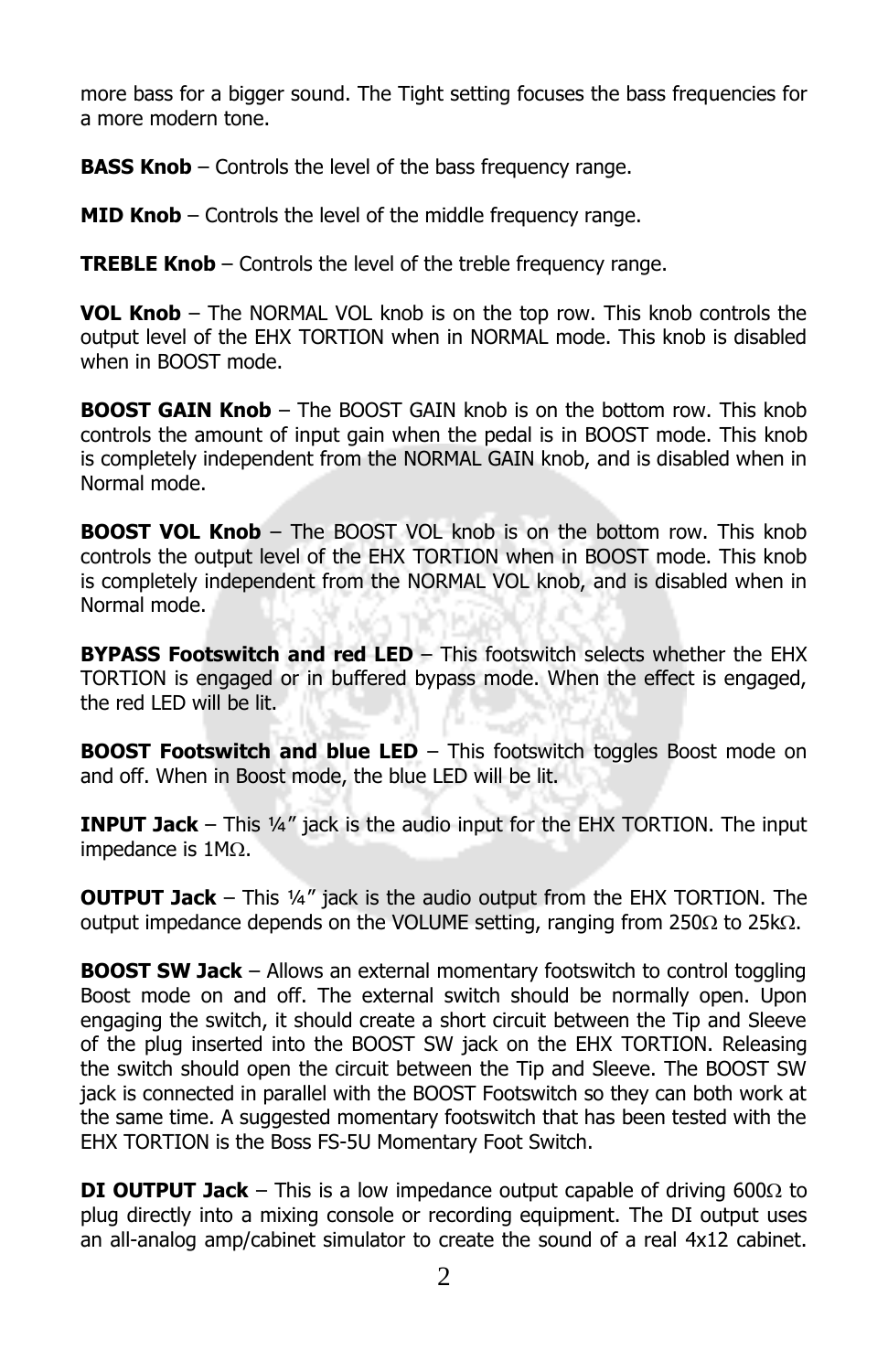This output's signal is line-level, and is controlled by the active Volume knob. When the EHX TORTION is in bypass mode, the DI output and cabinet simulator are still active, and send your bypass signal through the simulator. This can be used to warm up the sound of other pedals or processors for recording.

**9V Power Jack** – Although the EHX TORTION accepts 9V Batteries, it is supplied from the factory with an Electro-Harmonix 9.6DC-200BI power supply. Plug the output of the supplied AC Adapter into the 9V power jack located at the top of the EHX TORTION. The EHX TORTION draws 27mA at 9VDC with a center negative plug. The EHX TORTION accepts Boss® and Ibanez® style AC Adapters.

#### **- CHANGING THE BATTERY -**

To change the 9-volt battery, you must remove the 4 screws on the bottom of the EHX TORTION. Once the screws are removed, you can take off the bottom plate and change the battery. Please do not touch the circuit board while the bottom plate is off or you risk damaging a component. Avoid touching the trimmers on the circuit board. These have been set at the factory for proper operation. Changing these trimmers can result in a non-functional unit.

# **- WARRANTY INFORMATION -**

Please register online at http://www.ehx.com/product-registration or complete and return the enclosed warranty card within 10 days of purchase. Electro-Harmonix will repair or replace, at its discretion, a product that fails to operate due to defects in materials or workmanship for a period of one year from date of purchase. This applies only to original purchasers who have bought their product from an authorized Electro-Harmonix retailer. Repaired or replaced units will then be warranted for the unexpired portion of the original warranty term.

If you should need to return your unit for service within the warranty period, please contact the appropriate office listed below. Customers outside the regions listed below, please contact EHX Customer Service for information on warranty repairs at info@ehx.com or +1-718-937-8300. USA and Canadian customers: please obtain a **Return Authorization Number** (RA#) from EHX Customer Service before returning your product. Include with your returned unit: a written description of the problem as well as your name, address, telephone number, email address, and RA#; and a copy of your receipt clearly showing the purchase date.

# **United States & Canada**

EHX CUSTOMER SERVICE ELECTRO-HARMONIX c/o NEW SENSOR CORP. 47-50 33RD STREET LONG ISLAND CITY, NY 11101 Tel: 718-937-8300